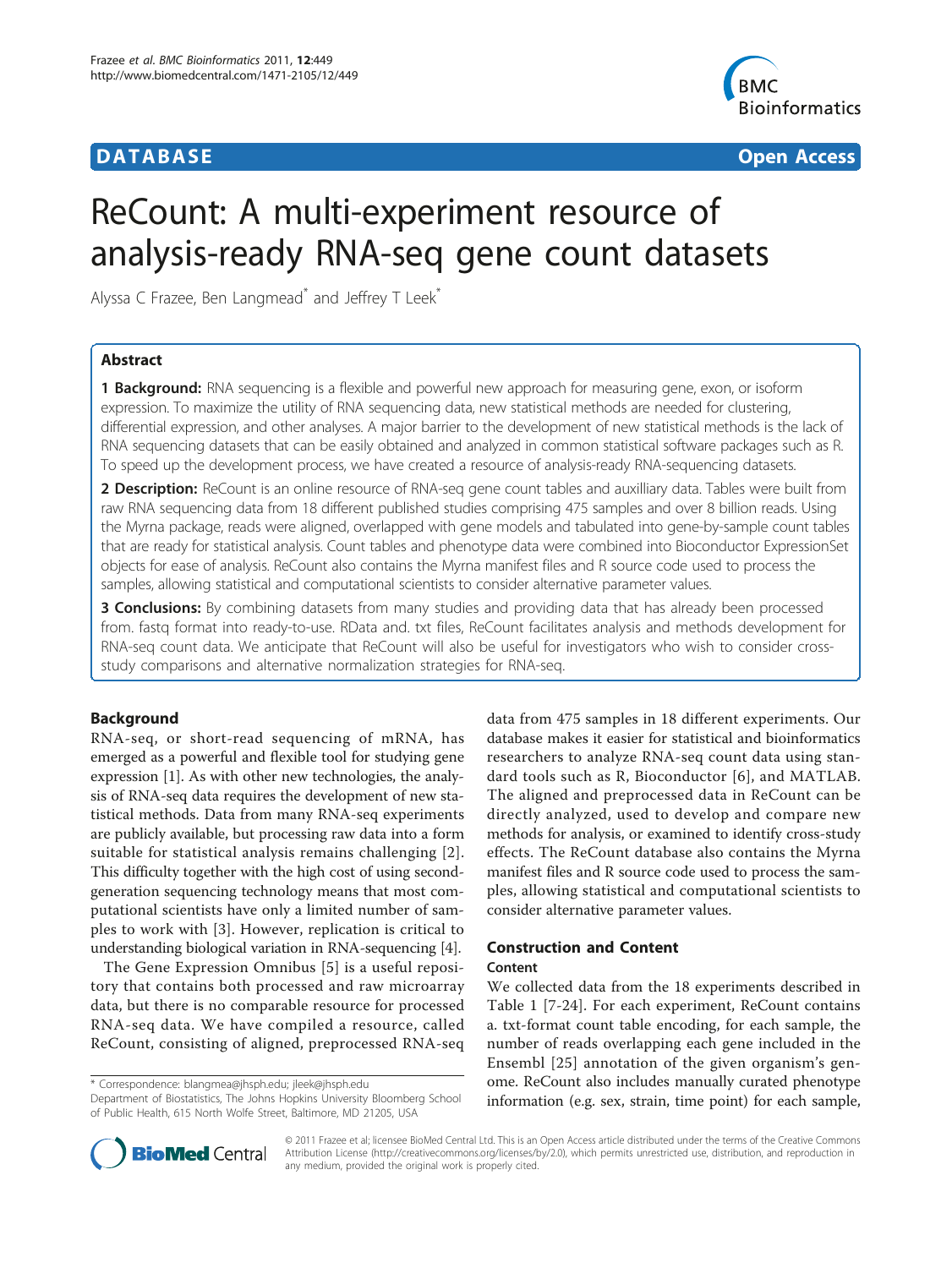| Study            | Organism | Number of bio reps | Number of reads |
|------------------|----------|--------------------|-----------------|
| BodyMap          | human    | 19                 | 2,197,622,796   |
| Cheung           | human    | 41                 | 834,584,950     |
| Core             | human    | $\overline{2}$     | 8,670,342       |
| Gilad            | human    | 6                  | 41,356,738      |
| MAQC             | human    | 14                 | 71,970,164      |
| Montgomery       | human    | 60                 | *886,468,054    |
| Pickrell         | human    | 69                 | *886,468,054    |
| Sultan           | human    | $\overline{4}$     | 6,573,643       |
| Wang             | human    | 22                 | 223,929,919     |
| Katz             | mouse    | $\overline{4}$     | 14,368,471      |
| Mortazavi        | mouse    | 3                  | 61,732,881      |
| Trapnell         | mouse    | 4                  | 111,376,152     |
| Yang             | mouse    |                    | 27,883,862      |
| Bottomly         | mouse    | 21                 | 343,445,340     |
| Nagalakshmi      | yeast    | $\overline{4}$     | 7,688,602       |
| Hammer           | rat      | 8                  | 158,178,477     |
| modENCODE - worm | worm     | 46                 | 1,451,119,823   |
| modENCODE - fly  | fly      | 147                | 2,278,788,557   |

<span id="page-1-0"></span>Table 1 Datasets available for download (truncated to 35 bp)

The "Number of bio reps" column contains the number of individual samples contained in the dataset, while the "Number of reads" column displays the number of uniquely aligned reads that were used to create the count table. A version of this table and an analogous table for the downloadables created by removing Myrna's truncate option are available on the website.

available as a. txt file. Count and phenotype tables were compiled into ExpressionSet objects, which are downloadable from ReCount and can be easily loaded and analyzed using standard Bioconductor tools in R.

#### Construction

To construct count tables, we used the Amazon Elastic MapReduce version of Myrna 1.1.2 [[26](#page-4-0)]. As input, Myrna requires a manifest file listing URL locations for all sequencing read files for each sample. Myrna manifest files are available as part of ReCount; most URLs in these files refer to reads stored in the NCBI Sequence Read Archive (SRA) [\[27\]](#page-4-0).

For studies consisting of paired-end sequencing data, only the first mate of each pair was considered. Many studies also included technical replicates, which were processed using Myrna's pool-tech-reps option. This option pools the reads from technical replicates prior to alignment and analysis. Other options passed to Myrna were bowtie-args =  $" -v 2 -m 1",$  genefootprint = intersect, and from-middle. The gene-footprint = intersect parameter causes a "union intersection" gene model to be used. The bowtie-args parameters specify that no more than two mismatches are allowed for a read alignment to be valid and that reads with multiple alignments are discarded. The from-middle argument designates that the number of bases considered when overlapping a read's alignment with a gene footprint should be measured from the middle of the read (rather than the 3' or 5' end). Finally,

we provide count tables and ExpressionSets created using Myrna's truncate = 35 option, which truncates reads longer than 35 bp to 35 bp. For using data from multiple studies at once, the truncation makes studies more comparable to each other; it also decreases the likelihood that a read will span a splice junction and therefore be discarded. However, for researchers who wish to utilize the full read length, we also provide count tables and ExpressionSets created without the truncate option.

Count tables presented in ReCount have not yet been normalized. During analysis, gene counts in each sample are commonly normalized by dividing by the 75th percentile of the distribution of non-zero gene counts in the sample, as suggested previously [\[11\]](#page-4-0), but the data presented in ReCount allows researchers to develop, evaluate, and compare alternative normalization schemes.

#### Utility and Discussion

#### User Interface

The ReCount website features an interactive version of Table 1. ExpressionSets, count tables, and phenotype tables are downloadable from the table. Manifest files used with Myrna, specific Myrna commands used, and R code used to create ExpressionSets are also available for download at the ReCount website. These scripts allow researchers to compare the effects of alternative normalization or alternative Myrna parameterization to the canonical versions of the datasets contained in the ReCount database. The site also contains further details about the contents of the downloadables as well as a set of R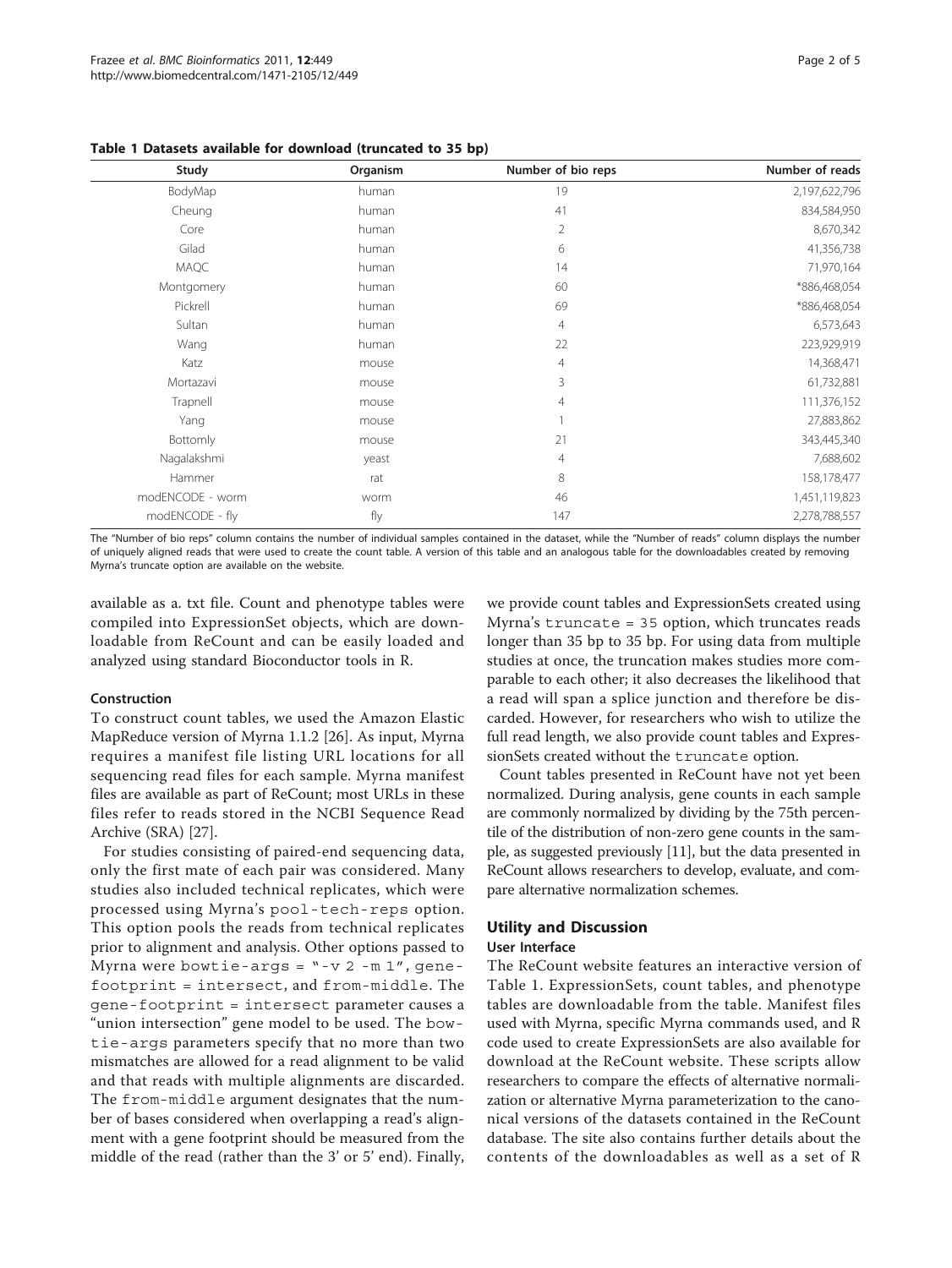commands that may be useful when working with ExpressionSets.

#### Utility: Example Applications

ReCount facilitates studies that are not possible using only a small number of samples from a single study. Here we present two toy examples that illustrate the potential utility of the ReCount database. Both examples used datasets created with reads truncated to 35 bp.

#### Application 1: Comparison of normalization methods

Count tables presented in ReCount have not yet been normalized, which facilitates comparisons between normalization and preprocessing approaches. As an example, we compared 75th percentile normalization [[11](#page-4-0)] with quantile normalization [[28\]](#page-4-0) using data collected on two different strains of mice (the bottomly dataset available in ReCount [[20](#page-4-0)]). We analyzed 36,536 total genes, first removing genes with zero counts or that showed no variation across samples (23,697 genes). For both types of normalization, each gene was tested for differential expression between the two strains using an F-test. There were 696 genes that were differentially expressed at a false discovery rate of 5% (a Benjamini-Hochberg correction for multiple testing [\[29](#page-4-0)] was used) in both analyses, while 177 were only differentially expressed using quantile normalization and 35 were only differentially expressed using 75th percentile normalization. The set of differentially expressed genes for the quantile normalization scheme is a bit larger than the set for the 75th percentile normalization, but the overlap is still quite large. This simple analysis demonstrates a method for comparing normalization schemes; it also illustrates that results of a differential expression analysis differ very little based on which of these two well-established normalization schemes was used.

#### Application 2: Analysis using data from multiple studies

Availability of comparable data from many studies facilitates analyses that previously may have been quite cumbersome. As an example, we consider the Cheung [[8\]](#page-4-0) and Montgomery [\[12\]](#page-4-0) data. These two studies assayed 29 of the same individuals. The Cheung group sequenced immortalized B cells, and Montgomery et. al. used lymphoblastoid cell lines, so the types of cells used in sequencing were very similar. Therefore, examining these 29 samples and comparing gene expression between the two studies could provide insight into some of the technical variability present in RNA-seq. As a very basic analysis of differential expression, we compared subjects' measured gene expression in the Cheung study vs. the Montgomery study using a parametric paired t-test on each gene in the table. Genes for which the difference in gene expression was significantly different from zero were considered differentially expressed between studies. (A Benjamini-Hochberg correction for multiple testing was performed; a false-discovery-rate cutoff of 0.05 was used to determine significance). Of the 52,580 genes tested, 3,633 (6.9%) were found to be differentially expressed between the studies. We also note that 39,752 genes (75.6%) could not be tested for differential expression because all counts were zero in both samples. So, of the 12,828 genes that had nonzero gene counts for at least one sample in one of the studies, 3,633 (28.3%) were differentially expressed. This pattern can be seen in the histogram of the adjusted p-values (Figure 1). This analysis shows evidence of batch-like effects in RNA-seq; differential expression would ideally be quite rare since the same people and similar cell types were analyzed in each study.

As another example of an analysis using multiple datasets found in ReCount, we performed a simple differential expression analysis on the Montgomery data [\[12\]](#page-4-0) and the Pickrell data [\[13](#page-4-0)], which is a proxy for an analysis of differential expression between ethnicities: the Montgomery group sequenced Utah residents with northern- or western-European ancestry (the HapMap CEU population), and the Pickrell group sequenced Yoruba people in Ibadan, Nigeria (the HapMap YRI population). Previous research has addressed this question (e.g. [\[30,31](#page-4-0)]), but ReCount facilitates investigation of alternative approaches to the problem. As a starting point, we performed an analysis similar to the previous one: for each of 52,580 genes, we performed a parametric two-sample t-test on the 75thpercentile normalized counts from the Montgomery and

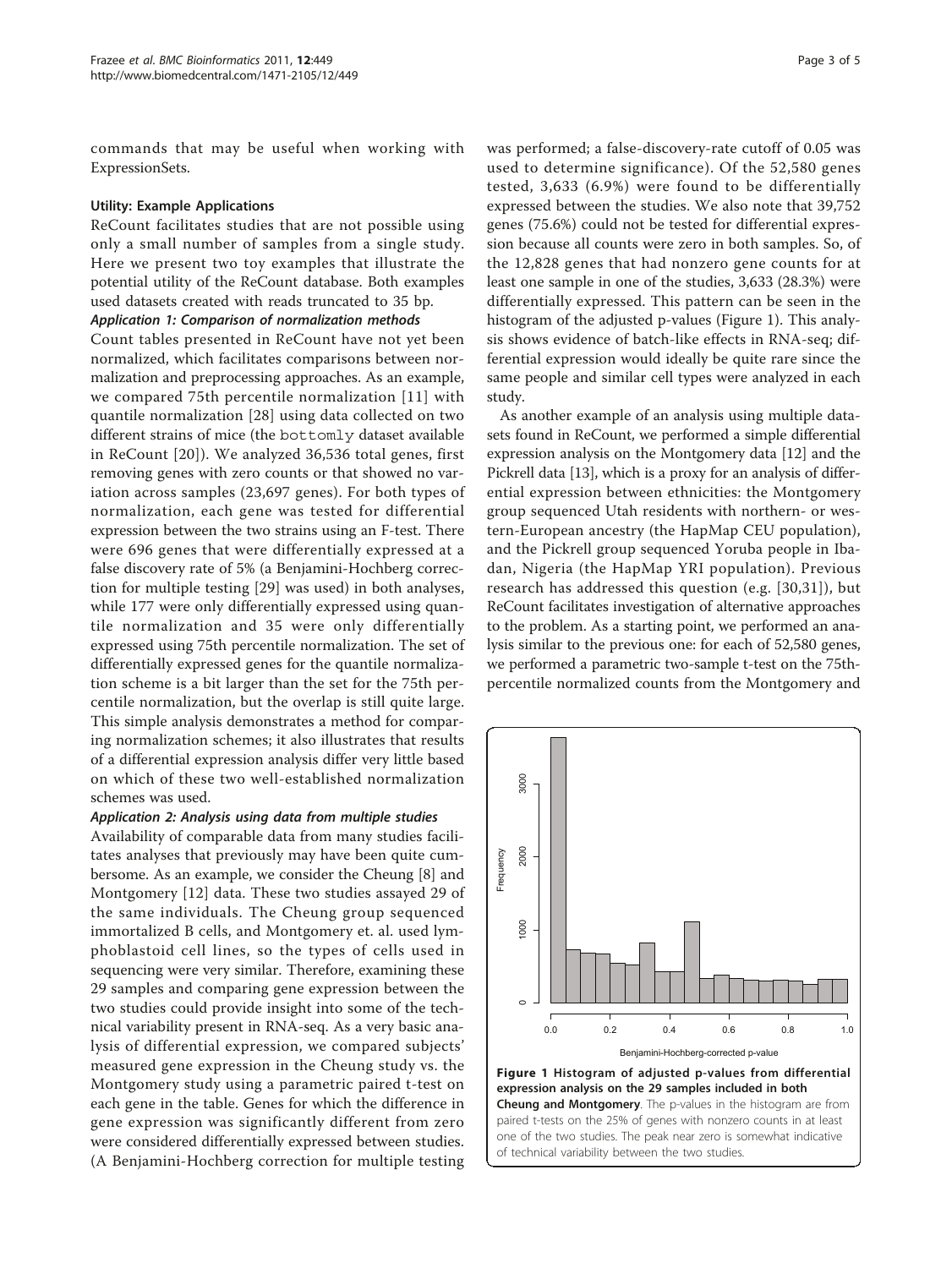<span id="page-3-0"></span>Pickrell data, using a Benjamini-Hochberg correction for multiple testing and considering a gene differentially expressed between CEU and YRI populations if its Benjamini-Hochberg-corrected p-value was less than 0.05. Of the 52,580 genes tested, 4,669 (8.9%) were found to be differentially expressed. These 4,669 genes comprise 36.0% of the genes tested for differential expression, i.e., genes with nonzero counts in at least one of the populations (Figure 2). We notice that these percentages are slightly higher than the percentages reported in the previous analysis, which is unsurprising, since both technical and biological variability are present here, whereas the variability in the previous analysis was mostly technical. Follow-up analysis could be performed for these 4,669 genes of interest, e.g., this set could be compared with sets of differentially expressed genes found in previous studies, or expression patterns in individual genes could be visualized. We present these basic analyses as starting points for researchers wishing to simultaneously utilize multiple datasets from ReCount.

# **Discussion**

ReCount's preproccessed, freely-available data compatible with common statistical software will encourage statisticians interested in methods development to tackle problems arising in RNA-seq data analysis. By providing a large amount of RNA-seq data in a central, accessible location, ReCount facilitates analyses like those above and several others. For example, another interesting



The peak near zero indicates differential gene expression that may

result from either technical or biological variability.

application may be to attempt to replicate findings from other studies (e.g., percentage of differentially expressed genes). Additionally, all commands and manifest files used in preprocessing are available on the website, so users can create their own count tables should they desire alternative parameterizations: e.g., alternative alignment parameters can be passed to Bowtie, the truncation length can be changed, or the pool-tech-reps option can be removed.

# Conclusions

ReCount addresses two key issues for statistical researchers interested in RNA sequencing: (1) small sample sizes in many available studies and (2) computational difficulties in developing analysis-ready RNAsequencing data. By providing Myrna manifest files and R scripts that reproduce the count tables in ReCount, our database also allows for flexible exploration of a large number of organized RNA-sequencing datasets. We anticipate that ReCount will be useful to both the statistical and bioinformatics community as a resource for readily analyzable RNA-sequencing data.

## Availability and Requirements

ReCount is publicly accessible at [http://bowtie-bio.sf.net/](http://bowtie-bio.sf.net/recount) [recount](http://bowtie-bio.sf.net/recount).

#### Acknowledgements and Funding

The authors would like to acknowledge discussions with Kasper Hansen and Rafael Irizarry. Support for this research was provided by an Amazon Web Services in Education Research Grant and a Bloomberg JHSPH Faculty Innovation Award to JL. BL was supported by NIH Grants P41-HG004059 and R01-HG005220. AF was supported by NIH Grant T32GM074906.

#### Authors' contributions

JL and BL conceived the study. AF and BL contributed new methods and built the database. AF, JL and BL wrote the paper. All authors read and approved the final manuscript.

#### Competing interests

The authors declare that they have no competing interests.

Received: 18 August 2011 Accepted: 16 November 2011 Published: 16 November 2011

#### References

- 1. Wang Z, Gerstein M, Snyder M: RNA-Seg: a revolutionary tool for [transcriptomics.](http://www.ncbi.nlm.nih.gov/pubmed/19015660?dopt=Abstract) Nat Rev Genet 2009, 10:57-63.
- 2. Stein LD: [The case for cloud computing in genome informatics.](http://www.ncbi.nlm.nih.gov/pubmed/20441614?dopt=Abstract) Genome Biol 2010, 11:207.
- 3. Hansen KD, Wu Z, Irizarry RA, Leek JT: [Sequencing technology does not](http://www.ncbi.nlm.nih.gov/pubmed/21747377?dopt=Abstract) [eliminate biological variability.](http://www.ncbi.nlm.nih.gov/pubmed/21747377?dopt=Abstract) Nat Biotechnol 2011, 29(7):572-573.
- 4. Auer PL, Doerge RW: [Statistical design and analysis of RNA sequencing](http://www.ncbi.nlm.nih.gov/pubmed/20439781?dopt=Abstract) [data.](http://www.ncbi.nlm.nih.gov/pubmed/20439781?dopt=Abstract) Genetics 2010, 185:405-416.
- 5. Barrett T, Troup DB, Wilhite SE, Ledoux P, Evangelista C, Kim IF, Tomashevsky M, Marshall KA, Phillippy KH, Sherman PM, Muertter RN, Holko M, Ayanbule O, Yefanov A, Sobolera A: [NCBI GEO: archive for](http://www.ncbi.nlm.nih.gov/pubmed/21097893?dopt=Abstract) [functional genomics data sets - 10 years on.](http://www.ncbi.nlm.nih.gov/pubmed/21097893?dopt=Abstract) Nucleic Acids Res 2011, 39(suppl 1):D1005-D1010.
- 6. Gentleman RC, Carey VJ, Bates DM, Bolstad B, Dettling M, Dudoit S, Ellis B, Gautier L, Ge Y, Gentry J, Hornik K, Hothorn T, Huber W, Iacus S, Irizarry R,